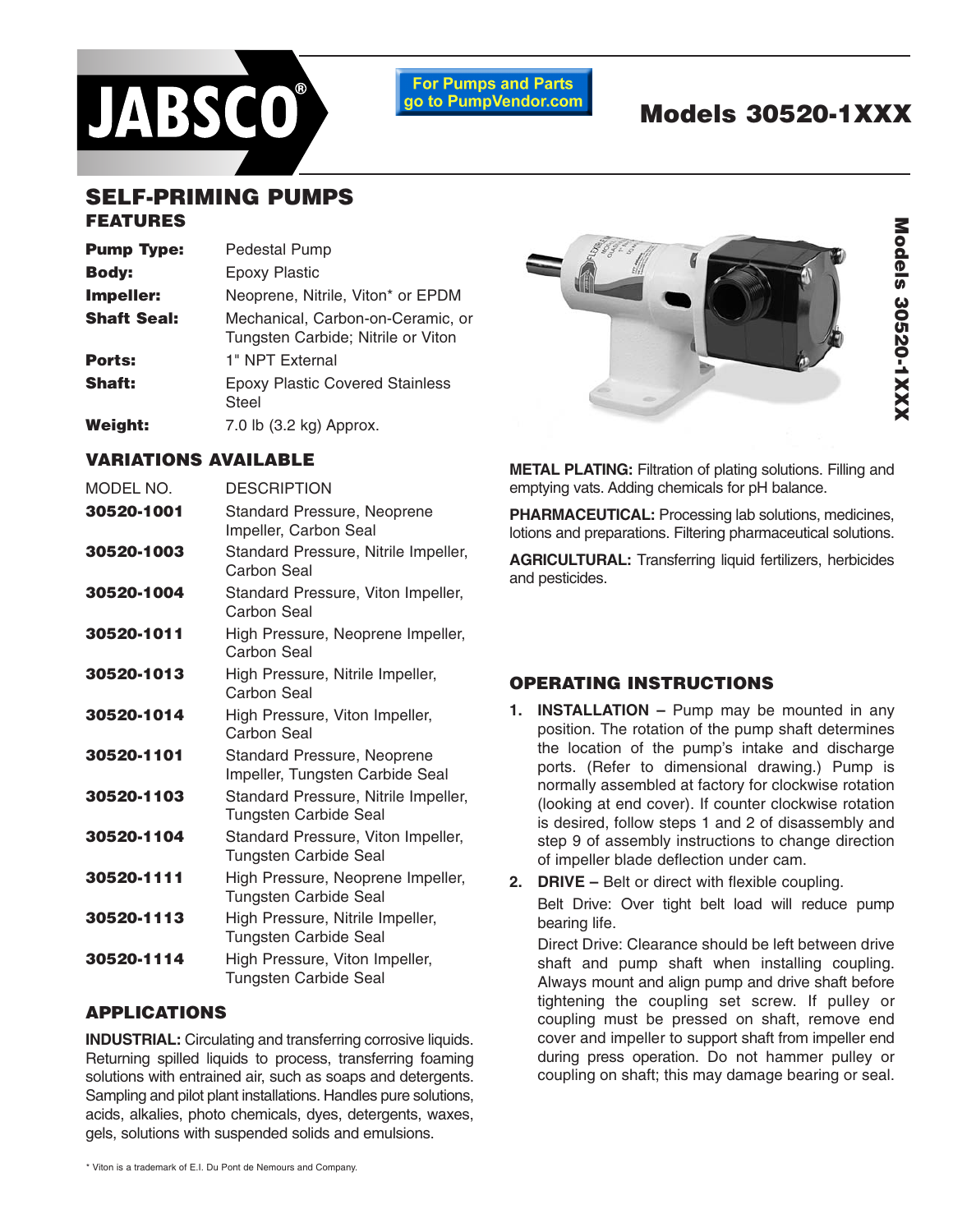## **OPERATING INSTRUCTIONS** (Cont.)

Capacitor start motor is required to overcome starting torque of impeller.

- **3. SPEEDS –** 100 RPM to the maximum shown in the performance curves. For longer pump life, operate at lowest possible speeds. Lower speeds are required for viscous liquids. Consult the factory for proper speed and horsepower requirements.
- **4. SELF-PRIMING –** Primes at low or high speeds. For vertical dry suction lift of 10 feet (neoprene/nitrile/Viton) – 7 feet (EPDM), a minimum of 860 RPM is required. Pump will produce suction lift up to 22 feet when wet. BE SURE SUCTION LINES ARE AIRTIGHT OR PUMP WILL NOT SELF-PRIME.
- **5. DISCHARGE –** When transferring liquids further than 25 feet, use one size larger discharge line than discharge port size.
- **6. RUNNING DRY –** Unit depends on liquid pumped for lubrication. DO NOT RUN DRY for more than 30 seconds. Lack of liquid will damage the impeller.
- **7. CHEMICAL COMPATIBILITY –** Consult the Chemical Resistance Guide in the JABSCO Industrial Pump Catalog (available upon request from factory) or factory for proper body materials and impeller compounds. If corrosive fluids are handled, pump life will be prolonged if pump is flushed with a neutralizing solution after each use or after each work day. A Tungsten Carbide Seal variation is available for pumping liquids that contain abrasives or are highly corrosive.
- **8. PRESSURES –** Consult Performance Curves for maximum recommended pressures for pumps in continuous operation. If pressures exceed those shown, consult the factory.
- **9. TEMPERATURES –** The operating temperature limits of the pump depend on the impeller compound. The following ranges apply: Neoprene - 45° to 180° F (7° to 82° C), Nitrile - 50° to 180° F (10 $\degree$  to 82 $\degree$  C), Viton - 60 $\degree$  to 180 $\degree$ F (15 $\degree$  to 82 $\degree$ C), EPDM - 45 $\degree$  to 185 $\degree$ F (7 $\degree$  to 85 $\degree$ C).
- **10. IMPELLER TORQUE –** The torque required to initiate rotation of a new impeller in a dry pump body is:

Standard Pressure Impeller (14281-Series):

```
Forward = 4.8 pounds force-feet
```
Reverse = 11.2 pounds force-feet

High Pressure Impeller (8890-Series): Forward  $= 7.9$  pounds force-feet Reverse = 16.3 pounds force-feet

These values may vary slightly due to impeller compounding, blade set, and body material of construction. Consult factory for more information.

**11. SPARE PARTS –** To avoid costly shutdowns, keep a spare JABSCO impeller, seal and O-ring set on hand.

## **SERVICE INSTRUCTIONS**

#### **DISASSEMBLY**

- 1. Remove the four end cover screws. Remove end cover and O-ring.
- 2. Remove the four screws holding the body to the bearing housing flange. Slide body, complete with impeller and wearplate, from pedestal and shaft assembly.
- 3. Remove mechanical seal by inserting two screwdrivers behind seal collar, and gently lever collar and seal assembly forward on shaft. Use extreme care not to mar shaft surface. Remove seal seat and rubber cup.
- 4. From the drive end of the bearing housing, pry out bearing seal by inserting a screwdriver blade between OD of the seal and housing. Remove retaining ring. Very carefully withdraw shaft and bearing assembly.
- 5. Remove inner bearing seal and retaining ring.
- 6. To remove bearings from shaft an arbor press is required. If an arbor press is not available then a bearing extractor may be used. Supporting inner race of bearing, apply a steady pressure on shaft until bearing slides free. Repeat this procedure to remove second bearing.

#### **ASSEMBLY**

- 1. To replace bearing on shaft. Support ball bearing on its inner race and locate shaft onto bearing. Apply a steady pressure to the shaft until bearing locates against shoulder on shaft. Repeat for second bearing.
- 2. Fit retaining ring and bearing seal into impeller end of bearing housing. Spring on bearing seal to face outwards.
- 3. Apply bearing grease around and between bearings, filling cavity between bearings two thirds full. Smear grease on shaft where bearing seal locates. Push shaft and bearing assembly into bearing housing.
- 4. Replace retaining ring and outer bearing seal with spring facing outwards.
- 5. Replace mechanical seal by sliding spacer onto shaft up to locating shoulder, then smear shaft with light lubricating oil. Push on seal gently until it engages with spacer. Fit rubber cup and seal seat into wearplate.
- 6. Insert impeller in pump body, fit O-ring in each end of the pump body.
- 7. Slide body assembly over shaft. Fit body to pedestal with screws. Torque screws to 30 in. – lbs.
- NOTE: Do not over tighten screws. Cracking of pump body may occur.
- 8. Fit end cover and end cover screws. Torque screws to  $30$  in.  $-$  lbs.
- 9. Changing Pump Rotation (looking at end cover): Clockwise Rotation: Insert impeller into pump body with blades bending counterclockwise.

Counterclockwise Rotation: Insert impeller into pump body with blades bending clockwise.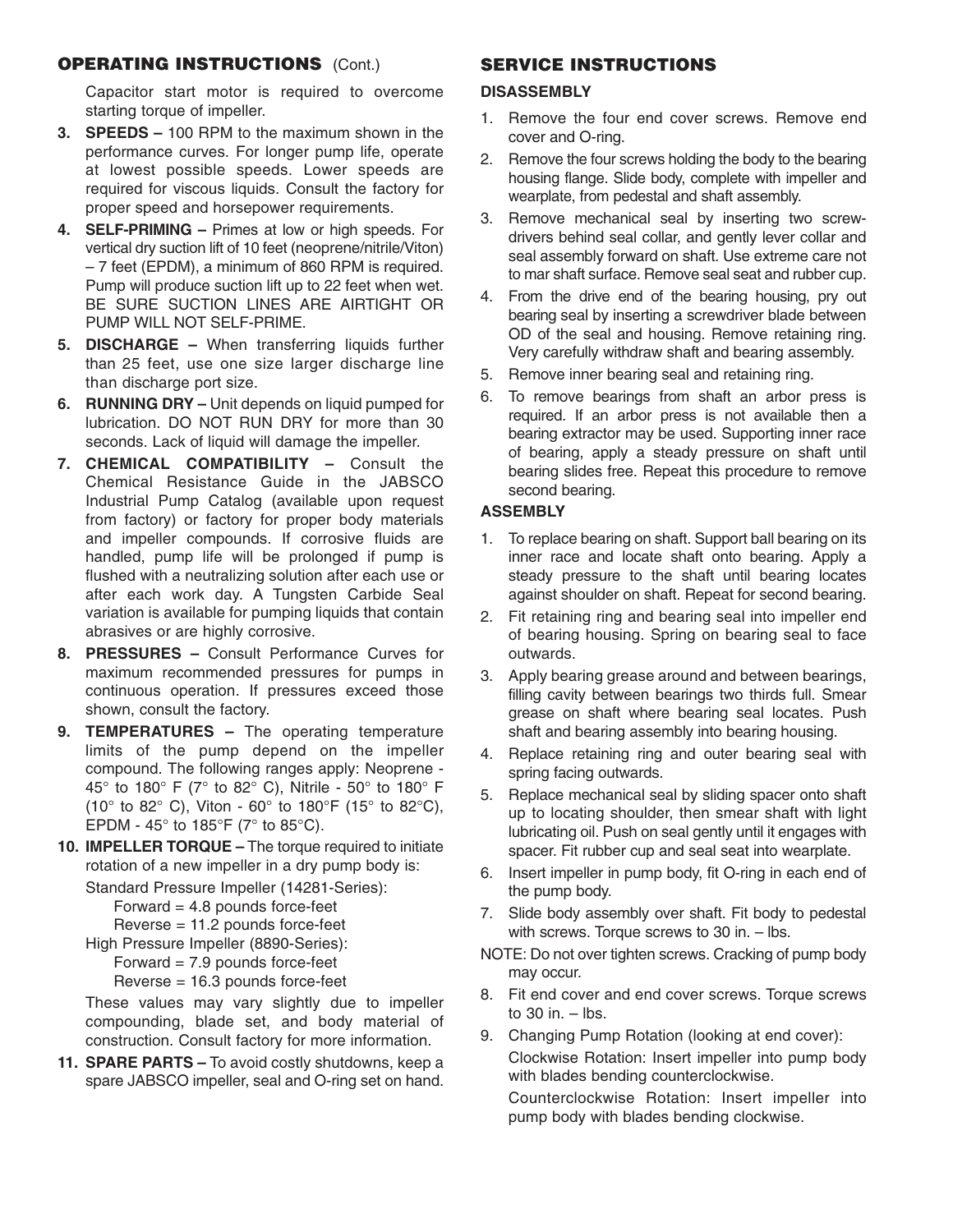

## **PARTS LIST**

| <b>Key</b>                    | <b>Description</b>           | Qty.           | Part<br><b>Number</b> |  |
|-------------------------------|------------------------------|----------------|-----------------------|--|
| 1                             | <b>Bearing Housing</b>       | 1              | 18753-0184            |  |
| $\overline{c}$                | <b>Body</b>                  | 1              | 18753-0190            |  |
| 3                             | <b>End Cover</b>             | 1              | 18753-0196            |  |
| $\overline{4}$                | Shaft                        | 1              | 18753-0206            |  |
| 5                             | Impeller:                    | 1              |                       |  |
|                               | Standard Pressure - Neoprene |                | 14282-0001            |  |
|                               | Standard Pressure - Nitrile  |                | 14282-0003            |  |
|                               | Standard Pressure - Viton    |                | 14282-0004            |  |
|                               | Standard Pressure - EPDM     |                | 8981-0002             |  |
|                               | High Pressure - Neoprene     |                | 8840-0005             |  |
|                               | High Pressure - Nitrile      |                | 8840-0006             |  |
|                               | High Pressure - Viton        |                | 8840-0004             |  |
|                               | High Pressure - EPDM         |                | 8840-0002             |  |
| 6                             | Spacer:                      | 1              | 18753-0225            |  |
| $\overline{7}$                | Seal Seat:<br><b>Nitrile</b> | 1              | 18753-0235            |  |
|                               | Ceramic Viton                |                | 18753-0236            |  |
| 8                             | Seal Mech.: Carbon - Nitrile | 1              | 18753-0245            |  |
|                               | Carbon - Viton               |                | 18753-0246            |  |
|                               | Tungsten Carbide - Nitrile   |                | 18753-0247            |  |
|                               | Tungsten Carbide - Viton     |                | 18753-0248            |  |
| 9                             | <b>Bearing Seal</b>          | 2              | 18753-0258            |  |
| 10                            | Nitrile<br>O-Ring:           | $\overline{2}$ | 18753-0263            |  |
|                               | Viton                        |                | 18753-0264            |  |
| 11                            | <b>Retaining Ring</b>        | $\overline{c}$ | 18753-0270            |  |
| 12                            | Bearing                      | $\overline{2}$ | 18753-0274            |  |
| 13                            | Screw Kit:                   | 1              | 18753-0283            |  |
|                               | consists of                  |                |                       |  |
| Screws, Hex Hd. M6 x 20mm (4) |                              |                |                       |  |
| Screws, Pan Hd. M6 x 20mm (4) |                              |                |                       |  |
| Washers, Flat M6 (4)          |                              |                |                       |  |